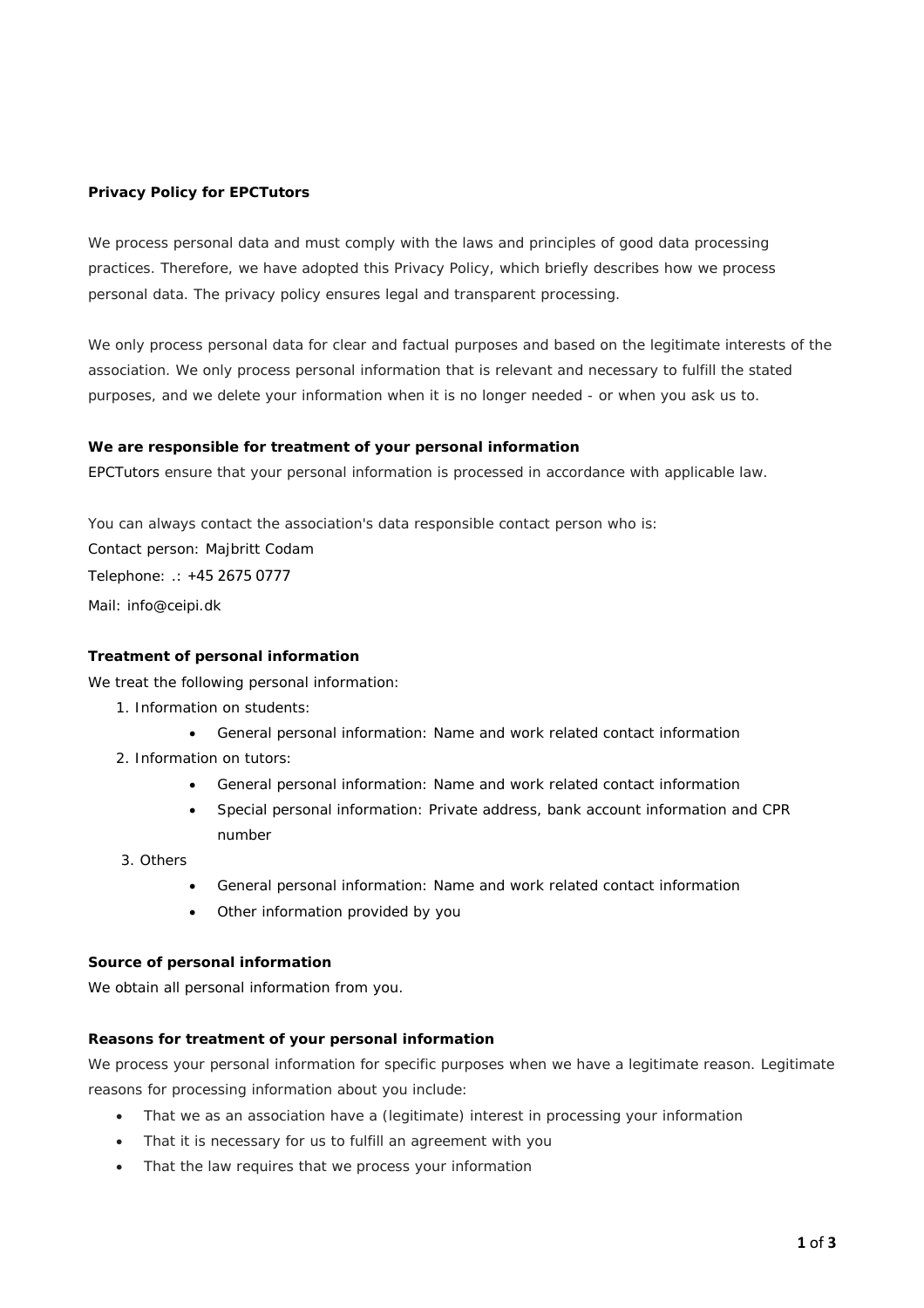• That you have consented to us processing your information

The purposes of processing information about students (members of the association) are:

- Managing membership matters including forwarding information on the association's activities
- conducting courses including providing course information and collecting course fees

The purposes of processing information about tutors (members of the association) are:

- Administration of the association
- Managing membership matters including forwarding information on the association's activities
- Conducting courses including planning courses, informing the public about courses
- Payment of remunerations including provision of mandatory information to tax authorities
- Overview of tutor's experiences, interests and competences

#### **Consent**

When we process information about you, it sometimes happens on a legal basis other than your explicit consent. Therefore, we only obtain your consent when it is rarely necessary to process your personal data for the purposes described above.

If we obtain your consent, it is voluntary if you will consent and you can withdraw it at any time by notifying us.

#### **Disclosure of your personal information**

We do not disclose information about you to others outside the association - for example, for marketing purposes - without your consent.

#### **Storing and deleting your personal information**

We have different processing purposes and retention periods depending on whether we process your personal information as a student, tutor or 3<sup>rd</sup> party.

Students: We delete information about you approx. six months after termination of your membership.

Tutors: We maintain your name and email information with your consent for the purpose of providing information on the association's activities. Special personal information contained in accounting material is stored in accordance with the Danish Bookkeeping act. All other personal information is deleted about you six months after termination of your membership.

 $3<sup>rd</sup>$  parties: We maintain your name and email information with your consent. All other information is deleted about 6 months after receipt.